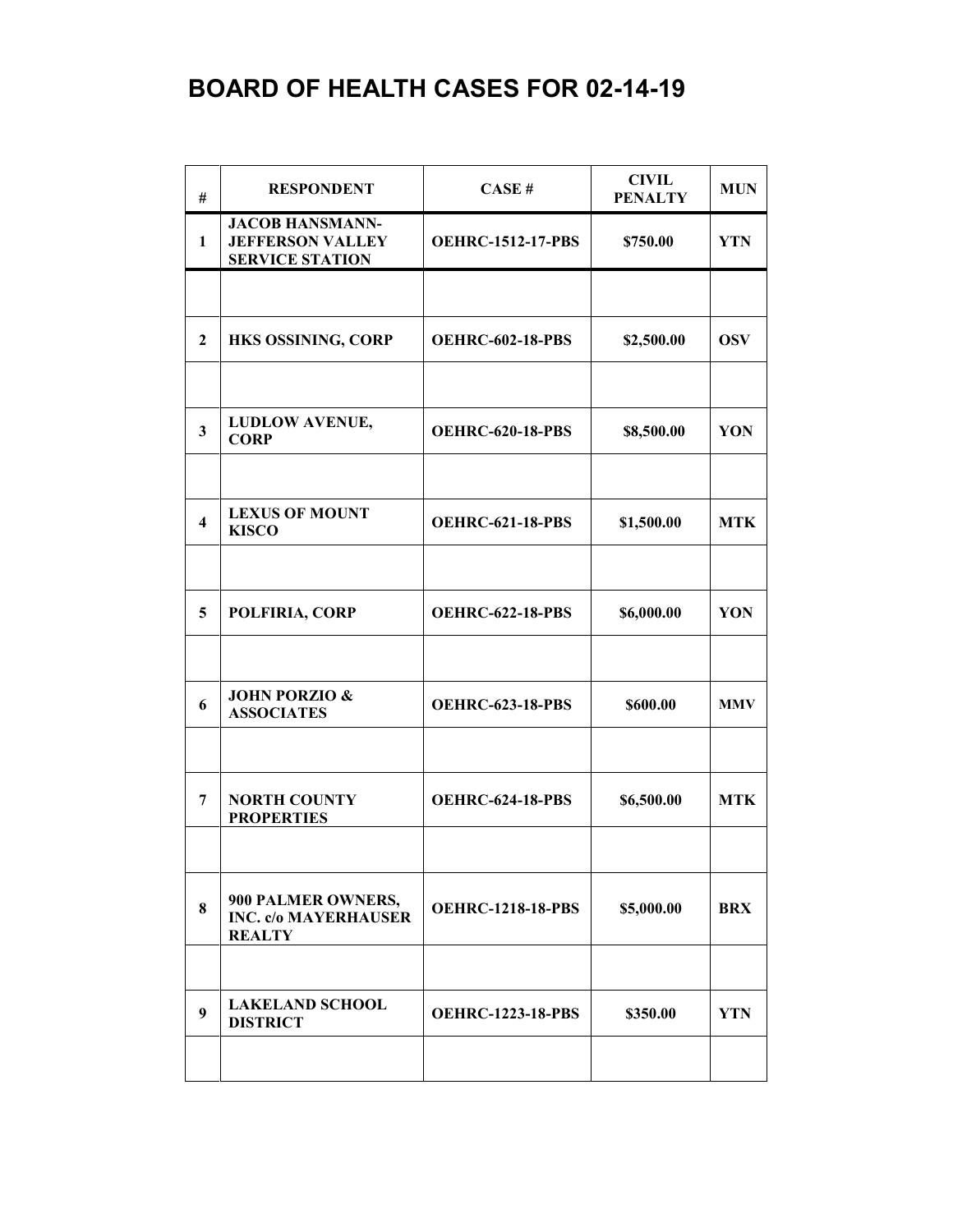| #  | <b>RESPONDENT</b>                                                                                 | CASE#                    | <b>CIVIL</b><br><b>PENALTY</b> | <b>MUN</b> |
|----|---------------------------------------------------------------------------------------------------|--------------------------|--------------------------------|------------|
| 10 | <b>LAKELAND SCHOOL</b><br><b>DISTRICT</b>                                                         | <b>OEHRC-1224-18-PBS</b> | \$600.00                       | <b>YTN</b> |
|    |                                                                                                   |                          |                                |            |
| 11 | <b>DRAKE PETROLEUM</b><br>COMPANY, INC. d/b/a<br><b>AVAC AUTO REPAIR,</b><br>INC. c/o ATC ECLIPSE | <b>OEHRC-1505-18-PBS</b> | \$5,750.00                     | <b>YTN</b> |
|    |                                                                                                   |                          |                                |            |
| 12 | 50 MEMORIAL PLAZA,<br><b>LLC</b>                                                                  | <b>OEHRC-1700-18-PBS</b> | \$3,500.00                     | <b>MTP</b> |
|    |                                                                                                   |                          |                                |            |
| 13 | <b>LAL MANAGEMENT</b><br><b>COMPANY, LLC</b>                                                      | <b>OEHRC-1705-18-PBS</b> | \$1,600.00                     | <b>MTV</b> |
|    |                                                                                                   |                          |                                |            |
| 14 | <b>FRANK VICARIO.</b><br><b>MALINO, LLC</b>                                                       | <b>OEHRC-1708-18-PBS</b> | \$2,000.00                     | <b>MTV</b> |
|    |                                                                                                   |                          |                                |            |
| 15 | 25-42 CLIFF STREET,<br><b>LLC</b>                                                                 | <b>OEHRC-1711-18-PBS</b> | \$2,000.00                     | YON        |
|    |                                                                                                   |                          |                                |            |
| 16 | <b>125 BRONX RIVER</b><br><b>ROAD TENANTS, CORP</b>                                               | <b>OEHRC-1722-18-PBS</b> | \$2,500.00                     | YON        |
|    |                                                                                                   |                          |                                |            |
| 17 | FINGER MANAGEMENT,<br><b>CORP</b>                                                                 | <b>OEHRC-1725-18-PBS</b> | \$1,000.00                     | WHP        |
|    |                                                                                                   |                          |                                |            |
| 18 | <b>BCD PROPERTY</b><br><b>GROUP, LLC</b>                                                          | <b>OEHRC-1726-18-PBS</b> | \$3,600.00                     | <b>MTV</b> |
|    |                                                                                                   |                          |                                |            |
| 19 | <b>LAWTON STREET</b><br><b>REALTY, CORP</b>                                                       | <b>OEHRC-1819-18-PBS</b> | \$3,600.00                     | <b>NER</b> |
|    |                                                                                                   |                          |                                |            |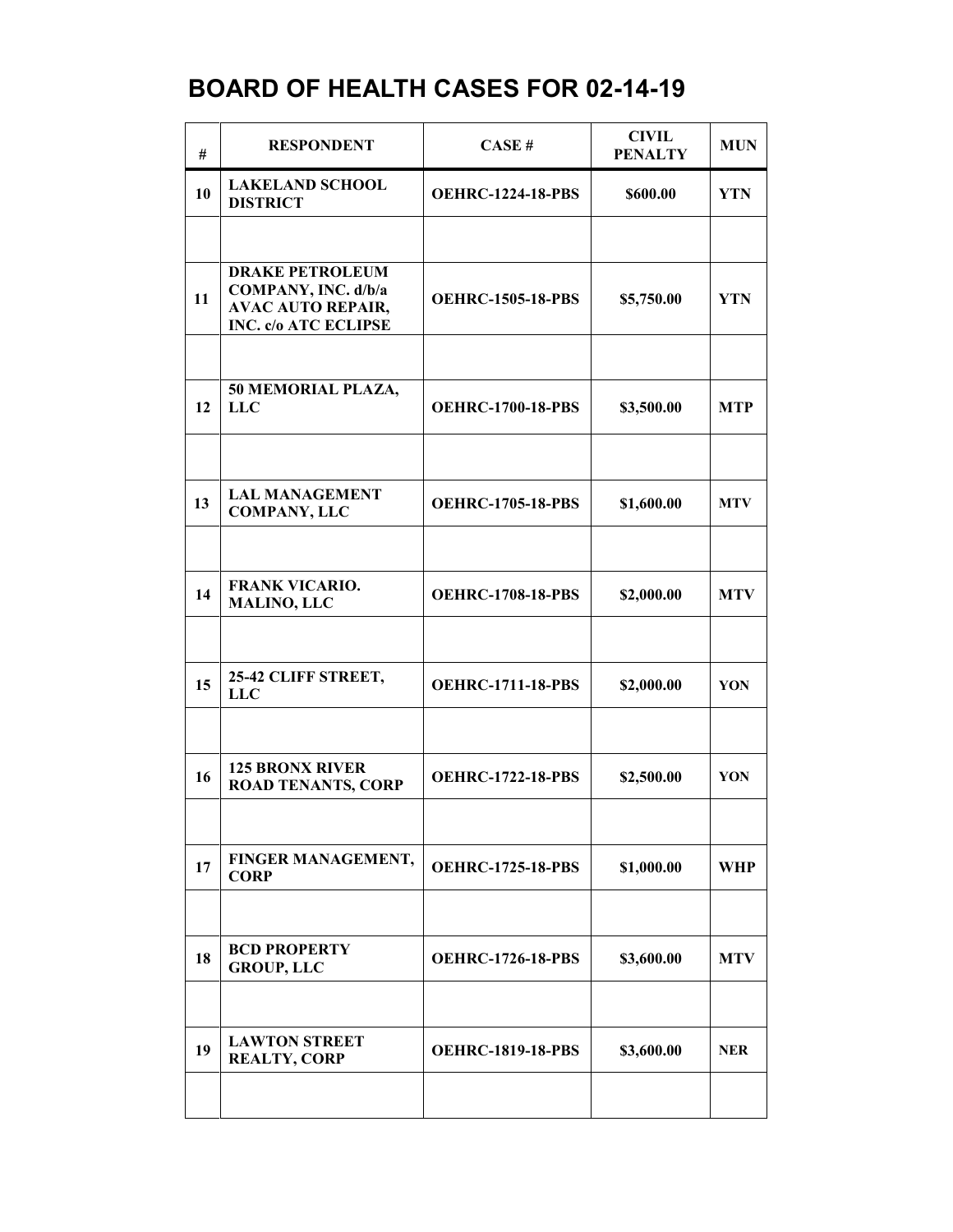| #  | <b>RESPONDENT</b>                                              | CASE#                    | <b>CIVIL</b><br><b>PENALTY</b> | <b>MUN</b> |
|----|----------------------------------------------------------------|--------------------------|--------------------------------|------------|
| 20 | <b>RUMSEY GARDENS</b><br><b>OWNER'S, INC</b>                   | <b>OEHRC-1829-18-PBS</b> | \$2,500.00                     | YON        |
|    |                                                                |                          |                                |            |
| 21 | <b>CHURCH OF SAINT</b><br><b>GABRIEL</b>                       | <b>OEHRC-1834-18-PBS</b> | \$5,100.00                     | <b>NER</b> |
|    |                                                                |                          |                                |            |
| 22 | <b>PORTCHESTER-RYE</b><br><b>UFSD</b>                          | <b>OEHRC-1836-18-PBS</b> | \$2,500.00                     | <b>POC</b> |
|    |                                                                |                          |                                |            |
| 23 | <b>JOHN PUFF</b><br><b>CONSTRUCTION</b><br><b>COMPANY, INC</b> | <b>OEHRC-2001-18-PBS</b> | \$5,000.00                     | <b>ELM</b> |
|    |                                                                |                          |                                |            |
| 24 | <b>415 GRAMATAN</b><br><b>AVENUE, CORP. c/o</b>                | <b>OEHRC-2513-18-PBS</b> | \$1,600.00                     | <b>MTV</b> |
|    | <b>BENCHMARK MGMT</b>                                          |                          |                                |            |
| 25 | <b>43 CALTON ROAD</b><br><b>OWNER'S, CORP</b>                  | <b>OEHRC-2514-18-PBS</b> | \$2,600.00                     | <b>NER</b> |
|    |                                                                |                          |                                |            |
| 26 | <b>495 ODELL AVENUE</b><br><b>OWNER'S, INC</b>                 | <b>OEHRC-2515-18-PBS</b> | \$2,600.00                     | YON        |
|    |                                                                |                          |                                |            |
| 27 | <b>BROADLAKE</b><br>COMPANY, L.P.                              | <b>OEHRC-2530-18-PBS</b> | \$300.00                       | <b>WHP</b> |
|    |                                                                |                          |                                |            |
| 28 | <b>FRANKLIN REALTY,</b><br><b>LLC</b>                          | <b>OEHRC-2539-18-PBS</b> | \$1,000.00                     | <b>NER</b> |
|    |                                                                |                          |                                |            |
| 29 | <b>GLENMAR REALTY,</b><br><b>LLC</b>                           | <b>OEHRC-2542-18-PBS</b> | \$1,000.00                     | <b>ECH</b> |
|    |                                                                |                          |                                |            |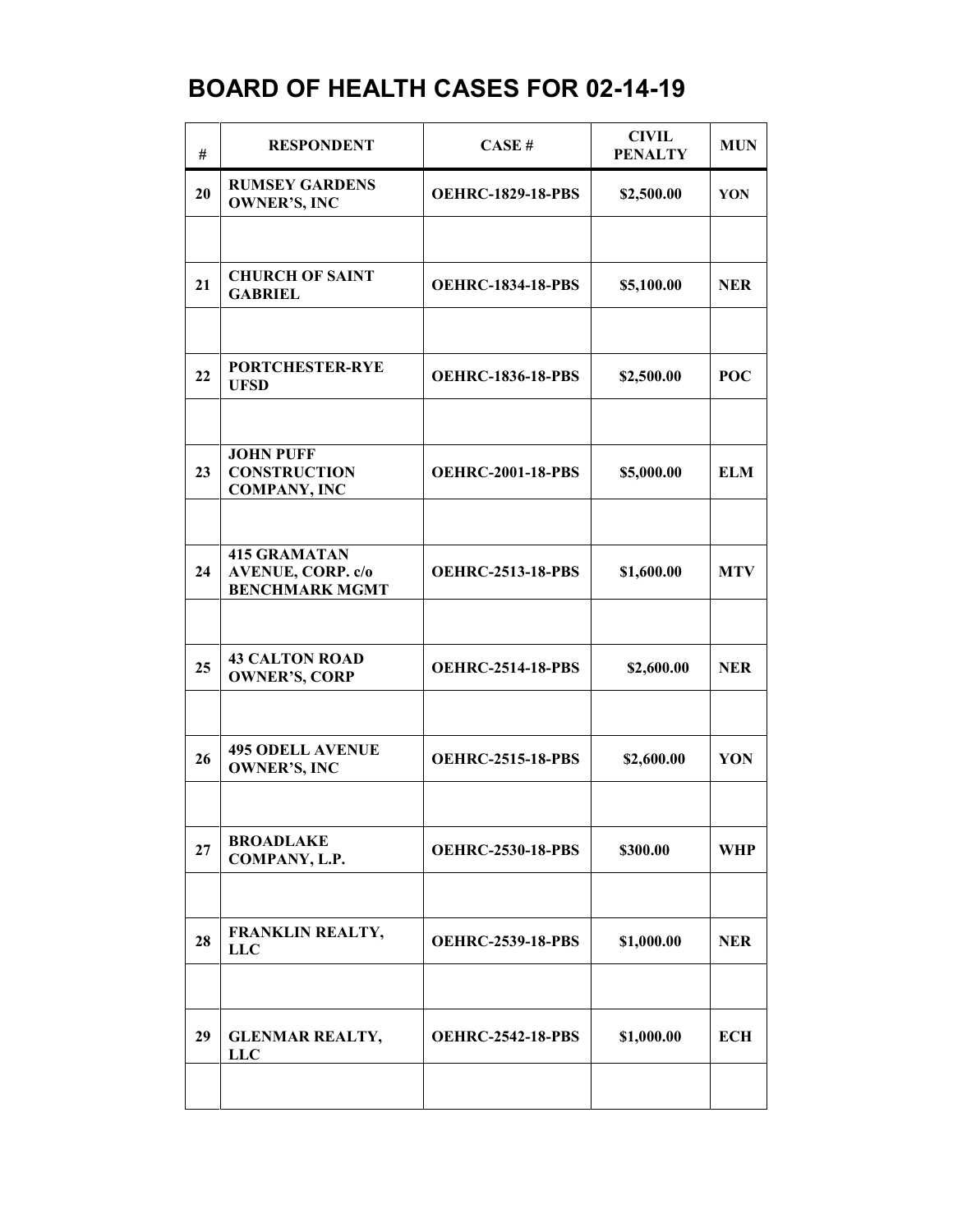| #  | <b>RESPONDENT</b>                                                                             | CASE#                    | <b>CIVIL</b><br><b>PENALTY</b> | <b>MUN</b> |
|----|-----------------------------------------------------------------------------------------------|--------------------------|--------------------------------|------------|
| 30 | HILMAR REALTY, LLC                                                                            | <b>OEHRC-2545-18-PBS</b> | \$1,000.00                     | <b>MMV</b> |
|    |                                                                                               |                          |                                |            |
| 31 | <b>PARK PLAZA</b><br><b>LARCHMENT, LLC</b>                                                    | <b>OEHRC-2559-18-PBS</b> | \$1,000.00                     | LAR        |
|    |                                                                                               |                          |                                |            |
| 32 | PROSPECT ROCHELLE<br><b>REALTY, LLC</b>                                                       | <b>OEHRC-2564-18-PBS</b> | \$1,000.00                     | <b>NER</b> |
|    |                                                                                               |                          |                                |            |
| 33 | <b>ST JOHN'S RIVERSIDE</b><br><b>HOSPITAL</b>                                                 | <b>OEHRC-2571-18-PBS</b> | \$1,300.00                     | YON        |
|    |                                                                                               |                          |                                |            |
| 34 | VL GEM, LLC                                                                                   | <b>OEHRC-2584-18-PBS</b> | \$1,600.00                     | YON        |
|    |                                                                                               |                          |                                |            |
| 35 | <b>MAYERHAUSER</b><br><b>REALTY, INC</b>                                                      | <b>OEHRC-5004-18-PBS</b> | \$8,000.00                     | <b>SCD</b> |
|    |                                                                                               |                          |                                |            |
| 36 | 508 VAN CORTLANDT<br>REALTY, LLC. c/o ERG<br><b>PROPERTY MGMT</b>                             | <b>OEHRC-5012-18-PBS</b> | \$1,000.00                     | YON        |
|    |                                                                                               |                          |                                |            |
| 37 | <b>NORTHWIND KENNELS,</b><br><b>LLC</b>                                                       | PHP-7401-18-AF           | \$300.00                       | <b>BED</b> |
|    |                                                                                               |                          |                                |            |
| 38 | <b>TARRYTOWN SNACK</b><br><b>MART, INC/BP</b>                                                 | <b>PHP-073-17-ATUPA</b>  | \$2,100.00                     | <b>TTN</b> |
|    |                                                                                               |                          |                                |            |
| 39 | <b>VALENTINE'S</b><br><b>GOURMET DELI, CORP/</b><br><b>VALENTINE'S</b><br><b>GOURMET DELI</b> | PHP-007-18-ATUPA         | \$3,100.00                     | YON        |
|    |                                                                                               |                          |                                |            |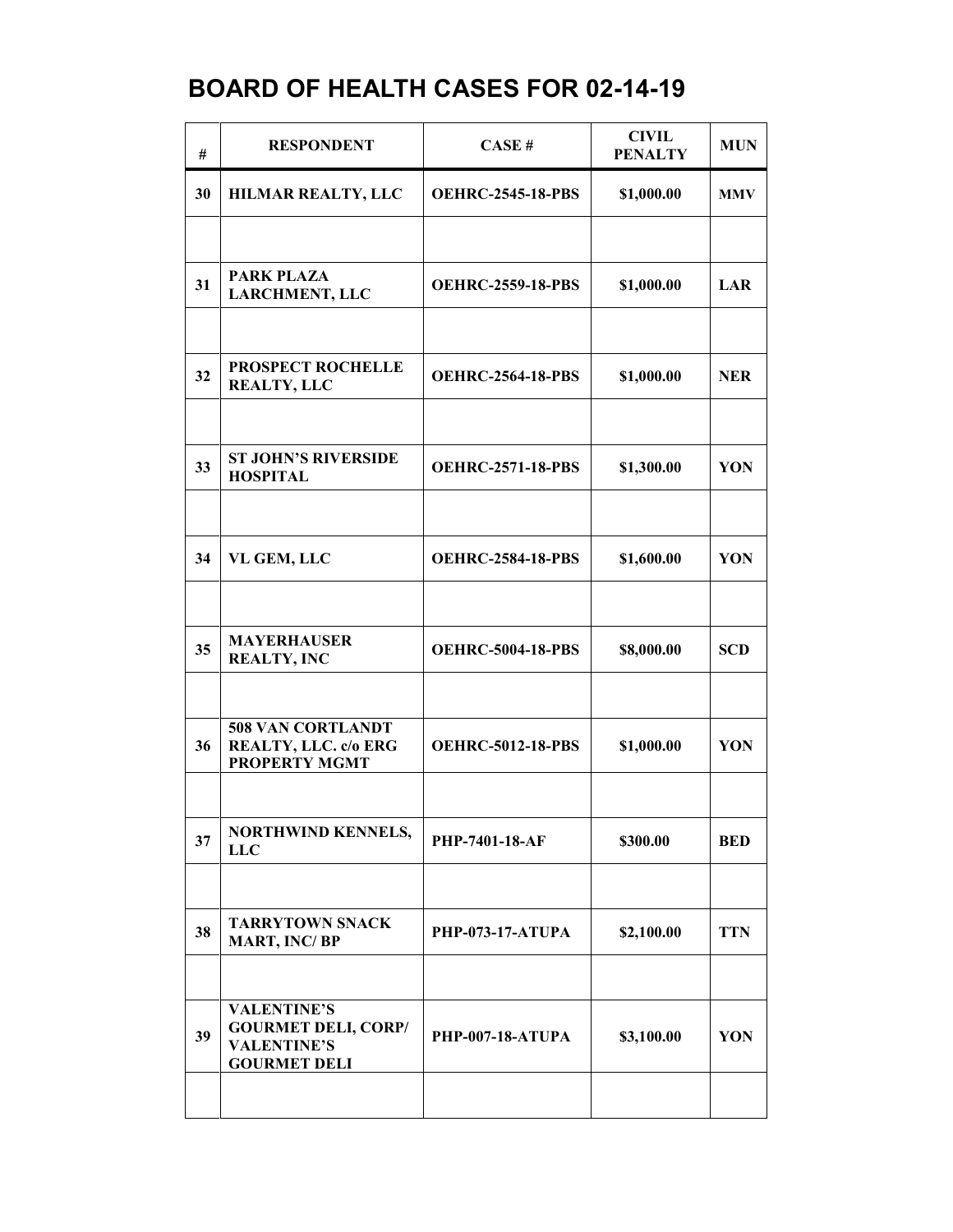| #  | <b>RESPONDENT</b>                                                                                    | CASE#                   | <b>CIVIL</b><br><b>PENALTY</b> | <b>MUN</b> |
|----|------------------------------------------------------------------------------------------------------|-------------------------|--------------------------------|------------|
| 40 | <b>EL BLOQUE GROCERY</b><br><b>DELI, CORP/EL</b><br><b>BLOQUE GROCERY</b>                            | <b>PHP-055-18-ATUPA</b> | \$2,100.00                     | YON        |
|    |                                                                                                      |                         |                                |            |
| 41 | <b>GEORGE SANCHEZ</b>                                                                                | <b>PHP-435-18-AV</b>    | \$2,000.00                     | <b>POC</b> |
|    |                                                                                                      |                         |                                |            |
| 42 | <b>RUTH ROSARIO</b>                                                                                  | <b>PHP-437-18-AV</b>    | \$2,000.00                     | YON        |
|    |                                                                                                      |                         |                                |            |
| 43 | <b>BISTRO 146, INC/</b><br><b>BISTRO 146</b>                                                         | <b>PHP-7599-18-FSE</b>  | \$6,500.00                     | <b>MTP</b> |
|    |                                                                                                      |                         |                                |            |
| 44 | POPPY'S DELI, INC/<br><b>POPPY'S DELI</b>                                                            | <b>PHP-7613-18-FSE</b>  | \$1,500.00                     | <b>MTV</b> |
|    |                                                                                                      |                         |                                |            |
| 45 | JP WHITE PLAINS, INC/<br><b>HAIKU ASIAN BISTRO</b>                                                   | <b>PHP-7721-18-FSE</b>  | \$2,700.00                     | <b>WHP</b> |
|    |                                                                                                      |                         |                                |            |
| 46 | <b>TAQUERIA LA</b><br>PICARDIA, INC/<br><b>TAQUERIA LA</b><br>PICARDIA                               | PHP-7751-18-FSE         | \$300.00                       | <b>POC</b> |
|    |                                                                                                      |                         |                                |            |
| 47 | <b>HOMEFIELD DELI &amp;</b><br>RESTAURANT, CORP/<br><b>HOMEFIELD DELI &amp;</b><br><b>RESTAURANT</b> | PHP-7848-18-FSE         | \$3,700.00                     | YON        |
|    |                                                                                                      |                         |                                |            |
| 48 | <b>1686 CENTRAL PARK</b><br><b>AVENUE, CORP/ CENT.</b><br><b>PLAZA DINER</b>                         | <b>PHP-7862-18-FSE</b>  | \$3,950.00                     | YON        |
|    |                                                                                                      |                         |                                |            |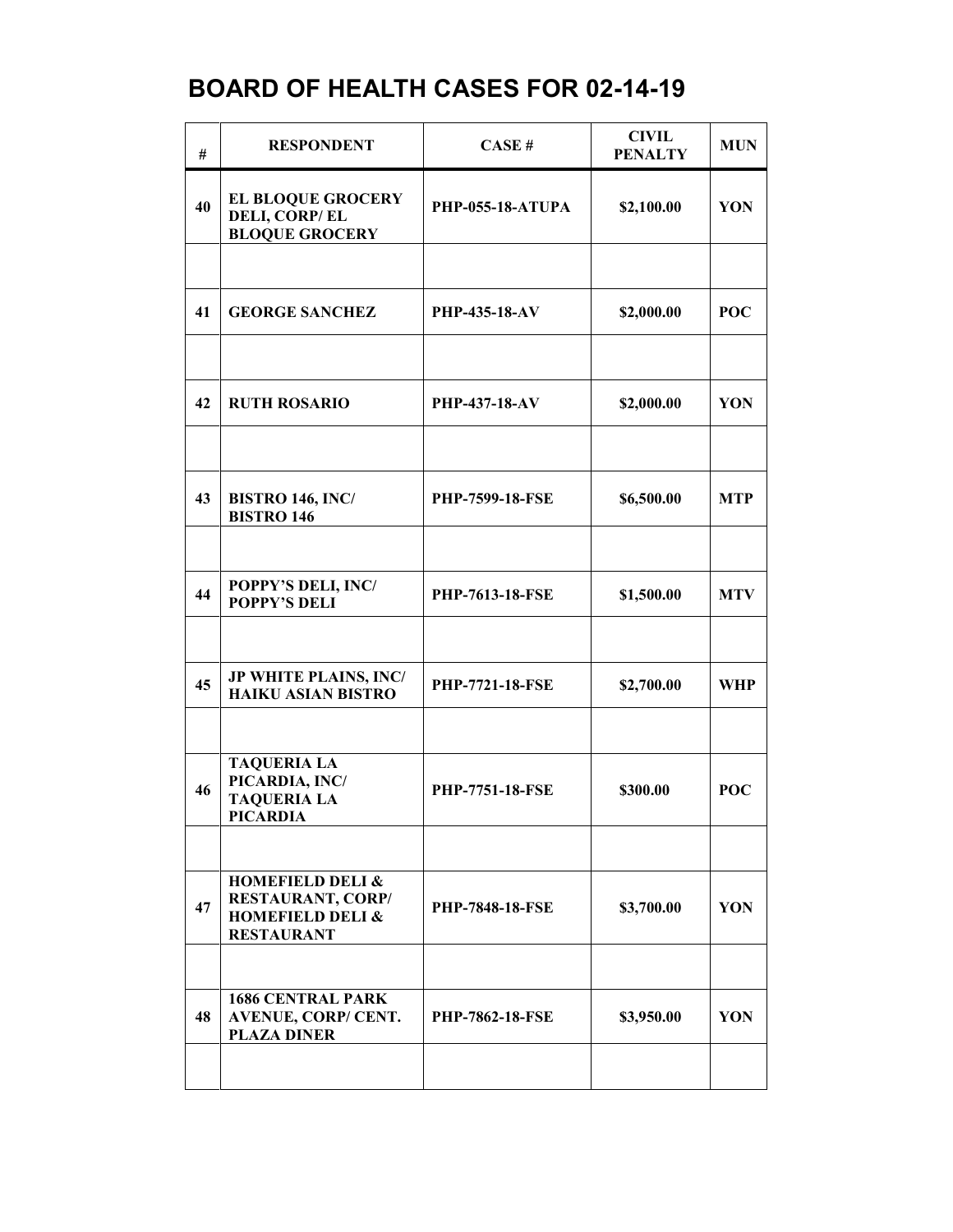| #  | <b>RESPONDENT</b>                                                                                | CASE#                  | <b>CIVIL</b><br><b>PENALTY</b> | <b>MUN</b> |
|----|--------------------------------------------------------------------------------------------------|------------------------|--------------------------------|------------|
| 49 | <b>BIG AL'S MUNCHIES,</b><br><b>INC/BIG AL'S</b><br><b>MUNCHIES</b>                              | <b>PHP-7863-18-FSE</b> | \$1,200.00                     | YON        |
|    |                                                                                                  |                        |                                |            |
| 50 | HARVEST ON HUDSON,<br><b>LLC/HARVEST ON</b><br><b>HUDSON</b>                                     | <b>PHP-7865-18-FSE</b> | \$600.00                       | <b>HAS</b> |
|    |                                                                                                  |                        |                                |            |
| 51 | 33-34 VAN CORTLANDT<br><b>REALTY PARTNERS</b>                                                    | PHP-6066-18-HSG        | \$300.00                       | YON        |
|    |                                                                                                  |                        |                                |            |
| 52 | 33-34 VAN CORTLANDT<br><b>REALTY PARTNERS</b>                                                    | PHP-6065-18-LP         | \$0.00                         | YON        |
|    |                                                                                                  |                        |                                |            |
| 53 | <b>METROPOLIS C.C,</b><br><b>INC/METROPOLIS C.C</b><br><b>MAIN POOL</b>                          | <b>PHP-2548-18-SPO</b> | \$300.00                       | WHP        |
|    |                                                                                                  |                        |                                |            |
| 54 | <b>TOP OF THE RIDGE</b><br><b>CONDO/MAIN POOL</b>                                                | PHP-6068-18-SPO        | \$300.00                       | <b>MMV</b> |
|    |                                                                                                  |                        |                                |            |
| 55 | <b>495 ODELL AVENUE</b><br><b>OWNERS, INC/495</b><br><b>ODELL AVENUE</b><br><b>OWNERS POOL</b>   | PHP-7585-18-SPO        | \$300.00                       | YON        |
|    |                                                                                                  |                        |                                |            |
| 56 | <b>AVALON BAY</b><br><b>COMMUNITIES, INC/</b><br><b>AVALON GREEN</b><br><b>APARTMENTS POOL 2</b> | PHP-7588-18-SPO        | \$400.00                       | <b>ELM</b> |
|    |                                                                                                  |                        |                                |            |
| 57 | <b>AGD NORTH PEARL,</b><br><b>LLC/LIGHTHOUSE</b><br><b>APARTMENTS POOL</b>                       | <b>PHP-7717-18-SPO</b> | \$6,500.00                     | <b>POC</b> |
|    |                                                                                                  |                        |                                |            |